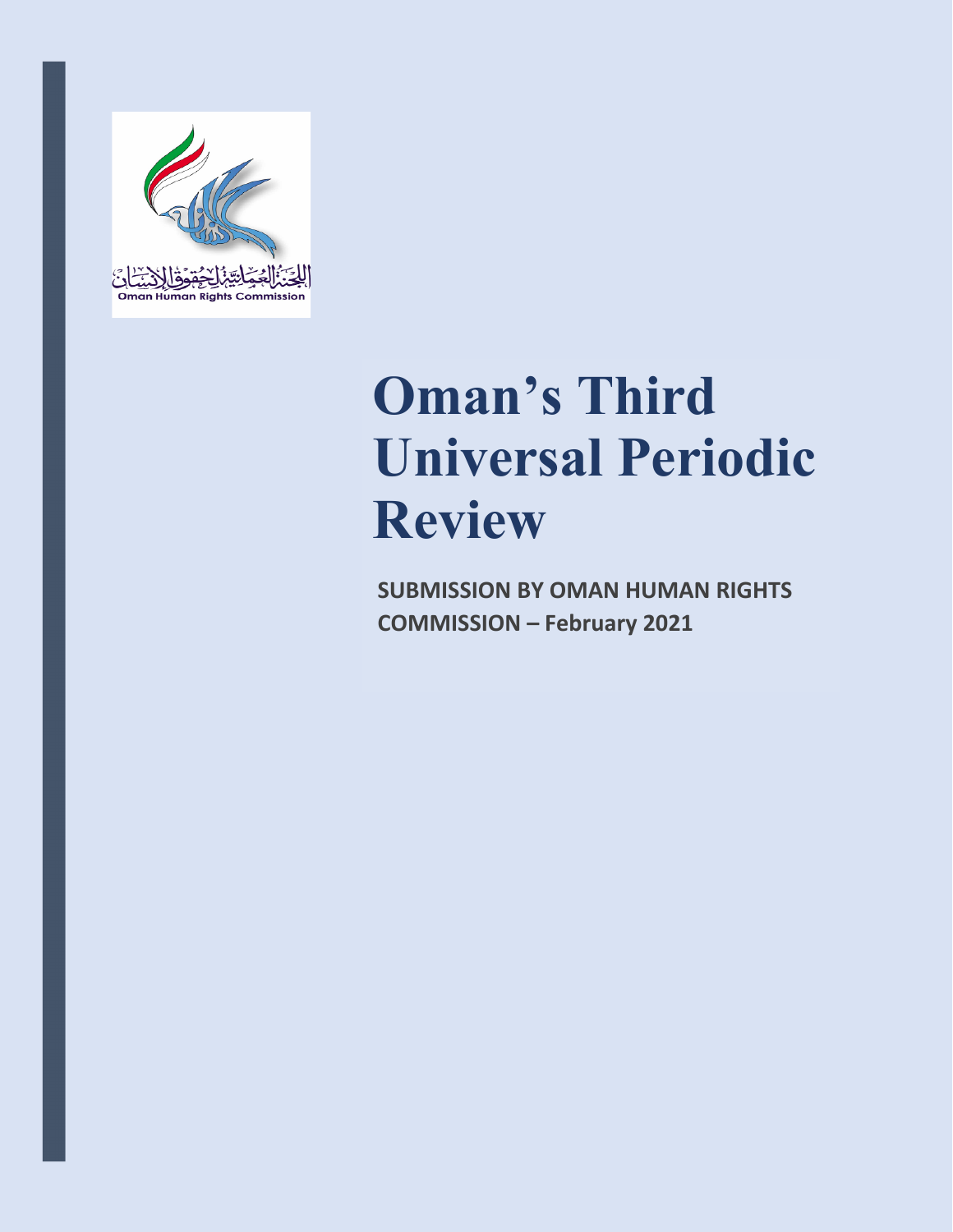

The Oman Human Rights Commission (OHRC) was established as per the Royal Decree No. (124/2008). Fourteen Commissioners were appointed for the first term by the Royal Decree No. (10/ 2010) representing various entities from the government and civil society. The term tenure is for three years and may be renewed for the same period. The same number of commissioners was appointed for the second term in 2013, third term in 2016, and fourth term in 2019.

The Commission is accredited as <sup>a</sup> 'B status' under the Paris Principles and is recognized as active representative within the National Human Rights & Institutions Sections at the Office of the High Commissioner for Human Rights at the United Nations (OHCHR).

The OHRC monitors human rights matters of citizens and residents in the Sultanate as well as human rights issues of citizens abroad, and submits annual reports of its activities, observations and recommendations to His Majesty the Sultan. Human rights complaints are now received via various channels in addition to personal attendance at the OHRC office. These channels include 24/7 toll-free number: 1970, online complaints registration system through OHRC'<sup>s</sup> website, and <sup>a</sup> WhatsApp number on: +968 72221966.

The OHRC participates in reporting human rights status in Oman by submitting reports to the various human rights mechanisms. Additionally, the OHRC provides input on various queries raised by the Special Procedures encompassing multitude of human rights matters to contribute to the understanding of human rights issues in Oman. OHRC formulates an annual robust awareness plan which strives to disseminate the culture of human rights in the society by distributing publications, including short awareness films, targeting various segments of the society such as children, women, expatriate workers, persons with disabilities, and the elderly. OHRC conducts regular lectures and workshops in schools and colleges regarding various human rights subjects, and implements national educational and awareness campaigns.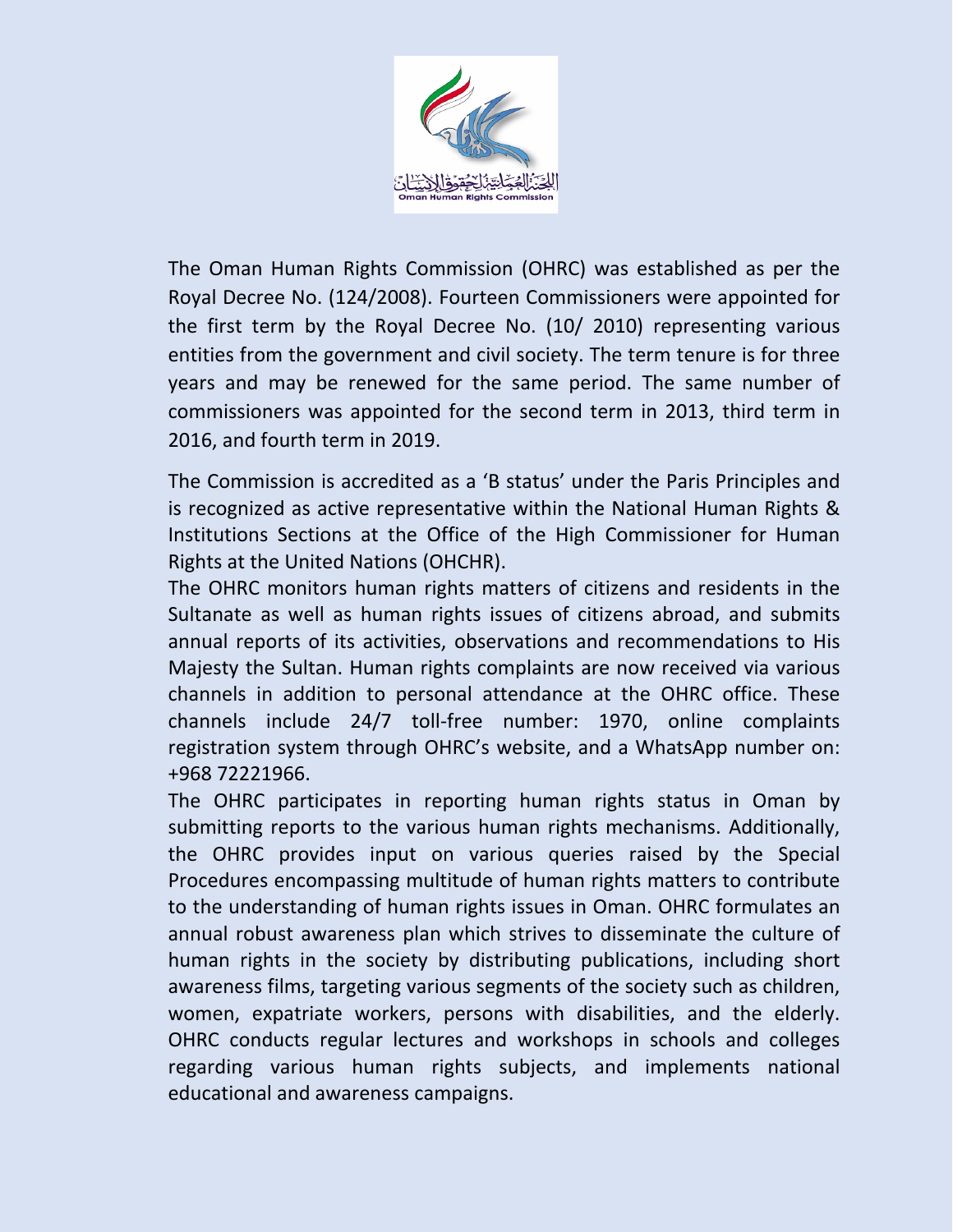

More information about the OHRC'<sup>s</sup> activities can be found on the website: [www.ohrc.om](http://www.ohrc.om).

## **Contact:**

Organizations and International Relations Department Oman Human Rights Commission [nhrc.om.intl@gmail.com](mailto:nhrc.om.intl@gmail.com) or [shadha.zadjali@ohrc.om](mailto:shadha.zadjali@ohrc.om)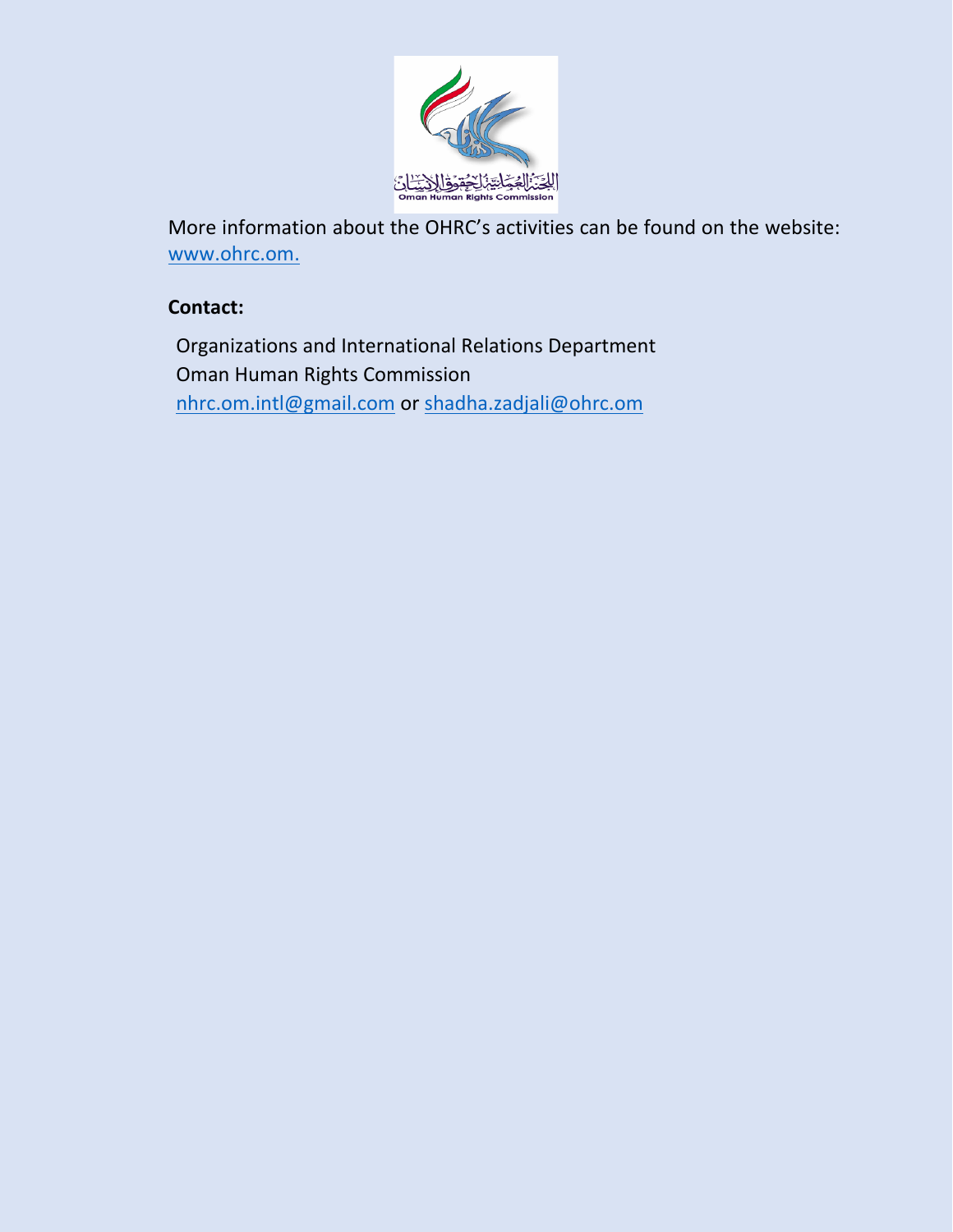

## **Introduction**

- 1. OHRC had submitted its parallel report to the Human Rights Council (HRC) in the second cycle of the Universal Periodic Review (UPR) in 2015 where Human Rights situation in Oman was reviewed and resulted in 233 recommendations from which 169 were fully and partly accepted, 28 were noted, and 36 were rejected.
- 2. Progressive steps were undertaken by the government in order to implement the accepted UPR recommendations despite facing many obstacles such as <sup>a</sup> challenging economic situation due to the low oil prices.
- 3. This report will focus on the steps that the government has taken since its last UPR towards improving human rights situation in the Sultanate, and the challenges it faced throughout the process. Accepted recommendations from UPR 2015, as well as OHRC'<sup>s</sup> recommendations related to human right issues discussed within this report will be referred to in the paragraphs below. In addition, general recommendations are included in order to further promote and protect human rights in the country.
- 4. OHRC noticed that the drafting of this UPR report coincided with the new term of the State Council members' appointment (2019-2023) and Al Shura Council elections. **In relation to the UPR recommendation No. (129.184)**, the government appointed (15) women in the State Council which recorded the highest number of women representations in the Council so far and reflects the government'<sup>s</sup> role in empowering Omani women to hold senior political positions. The government has also encouraged and supported women candidates in Al Shura Council elections which resulted in the presence of (2) women in the current term. OHRC monitored the procedure of the Shura Council elections that was conducted transparently in all governorates through the newly launched electronic system in order to ensure all citizens the right to vote from within the country and/or abroad.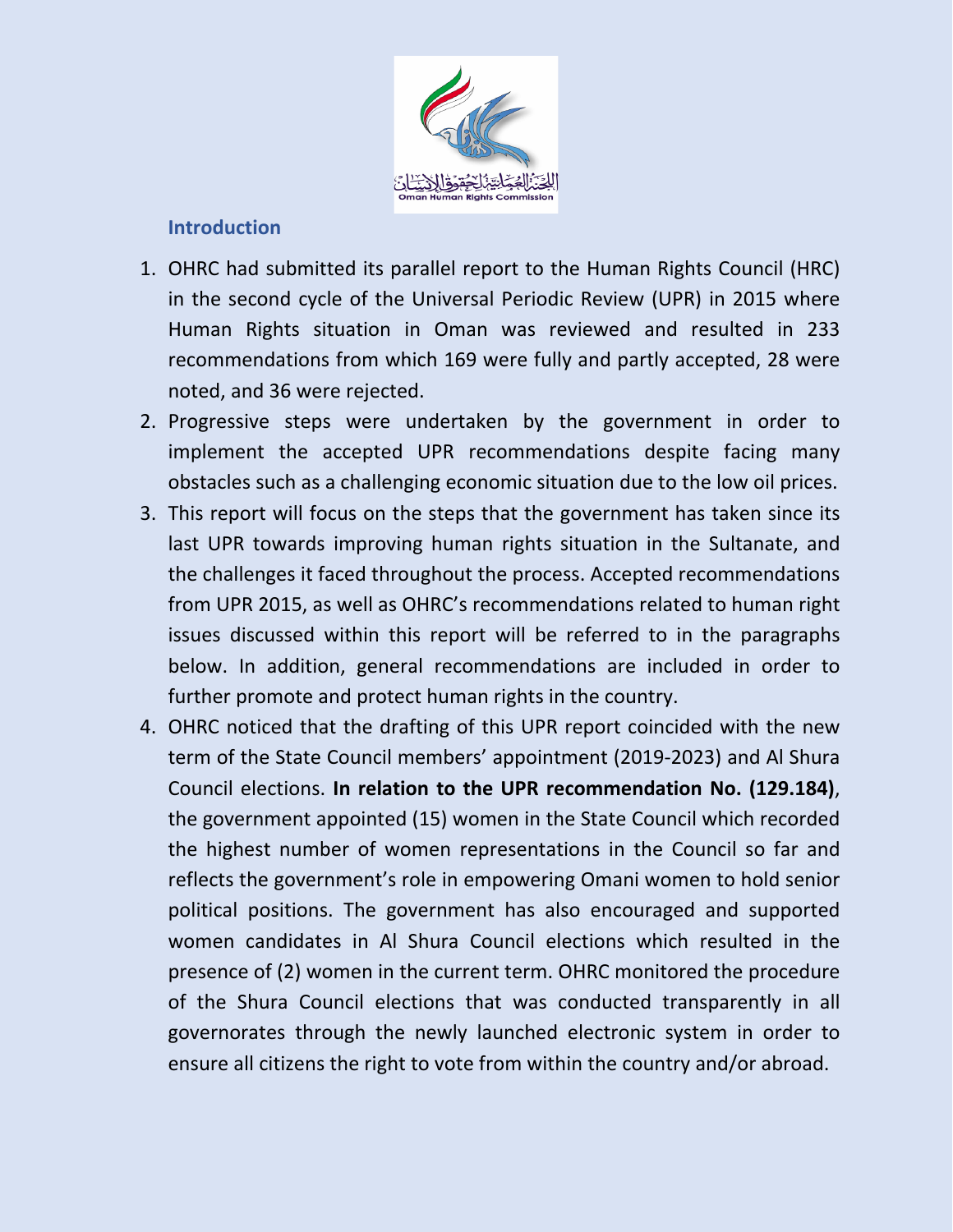

- 5. In January 2020, the Sultanate and the international community have witnessed <sup>a</sup> smooth and transparent transition of power when His Majesty Sultan Haitham Bin Tariq Al Said was appointed as the successor of late Sultan Qaboos bin Said. The transition was locally and globally perceived as <sup>a</sup> significant indicator of the maturity and awareness of the people of Oman, and their readiness to continue the success story of the Omani Renaissance and face future challenges.
- 6. The government issued <sup>a</sup> number of Royal decrees on 7 April 2020 stipulating the Sultanate'<sup>s</sup> official agreement to accede to the International Convention for the Protection of All Persons from Enforced Disappearance (Royal Decree No. 44/2020), the Convention Against Torture and Other Cruel, Inhumane or Degrading Treatment or Punishment (Royal Decree No. 45/2020), and the International Covenant on Economic, Social, and Cultural Rights (Royal Decree No. 46/2020). These royal decrees are significant indicators of the Sultanate'<sup>s</sup> relentless pursuit to improve the situation of human rights.

## **Methodology**

7. In 2016, OHRC prepared <sup>a</sup> five-year plan that comprised of three stages to follow up the implementation of UPR recommendations. The first stage covered years 2016-2017 and focused on the classification and dissemination of the recommendations to the public, and private sectors, as well as the civil society institutions. The second stage covered years 2018-2019 and focused on following up the steps taken by the government in relation to the accepted UPR recommendations through visits, meetings,

and official correspondences to request information. The third stage covered years 2019- 2020 and aimed to: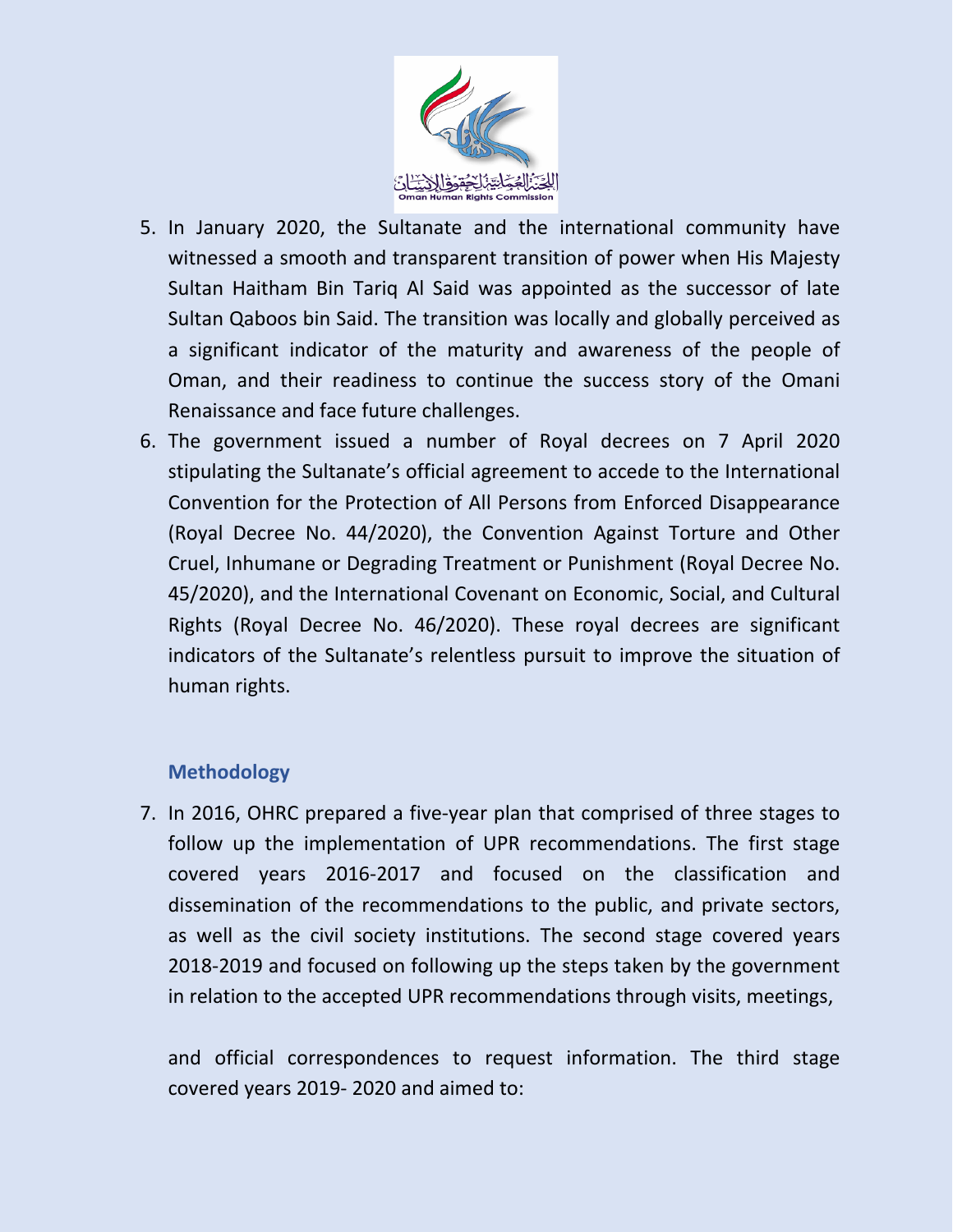

- a) Gather information from civil society associations such as Omani Women Association, Child First Association, Omani Association of the Disabled, the General Federation of Oman Trade Unions, and the Omani Journalists Association, in order to identify the challenges facing these associations on the ground, and their recommendations in this regard.
- b) Preparing the first draft of OHRC'<sup>s</sup> submission to the UPR. OHRC held several workshops during 2019-2020 on Human trafficking, Sustainable Development Goals, and drafting shadow reports. OHRC also continued to conduct visits and consultations with governmental entities, judicial bodies, and civil society organizations to obtain information about current human rights situations.
- 8. In April 2019, <sup>a</sup> workshop titled "Combatting Human Trafficking (Concept and Practice)" was held in cooperation with the National Committee for Combatting Human Trafficking. The participants included officials from the Public Prosecution, Royal Oman Police, the Ministry of Social Development, the Ministry of Manpower, and Al Shura Council. The subjects raised included: The specific roles of the Royal Oman Police, Public Prosecution and Oman Human Rights Commission when dealing with possible human trafficking cases, the practical considerations to identify human trafficking victims, and the national facilities of victim assistance; roles, resources, and challenges.
- 9. From May to October 2019, OHRC conducted visits to the Central Prison, Juvenile Guidance Center, Social Care Home for the Elderly, and Al Masarrah Psychiatric Hospital. The aim of the visits was to observe the facilities and discuss views with regard to enhancing the services provided.
- 10.In October 2019, OHRC conducted <sup>a</sup> workshop titled "Sustainable Development Goals and Human Rights (Partnership and Implementation)"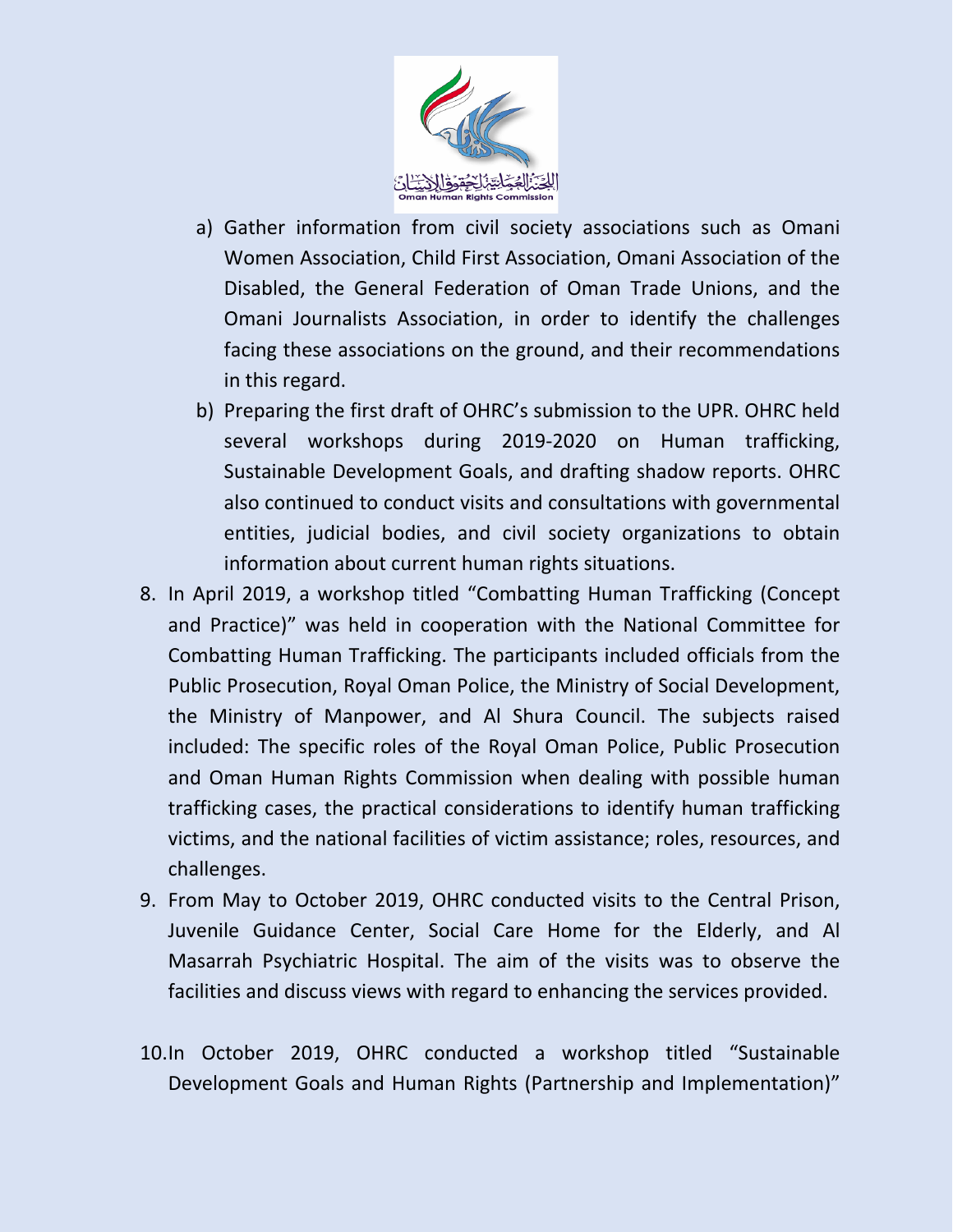

in cooperation with the OHCHR Middle East Regional Office to discuss the role of national entities in achieving the SDGs through the development of national database that links SDGs with human rights.

- 11.In March 2020, OHRC also conducted <sup>a</sup> workshop titled "Drafting Shadow Reports" in cooperation with United Nations Population Fund (UNFPA). The workshop was primarily for participants from OHRC with the purpose to enhance their report drafting skills and to guide them through the process of drafting shadow reports in accordance with the methodology adopted in the UN.
- 12.Early 2020, the OHRC continued communicating with civil society associations representing women, children, persons with disabilities, labors, and journalists to obtain their latest inputs and the general developments on the ground with regard the human rights matters as per the recommendations of UPR 2015.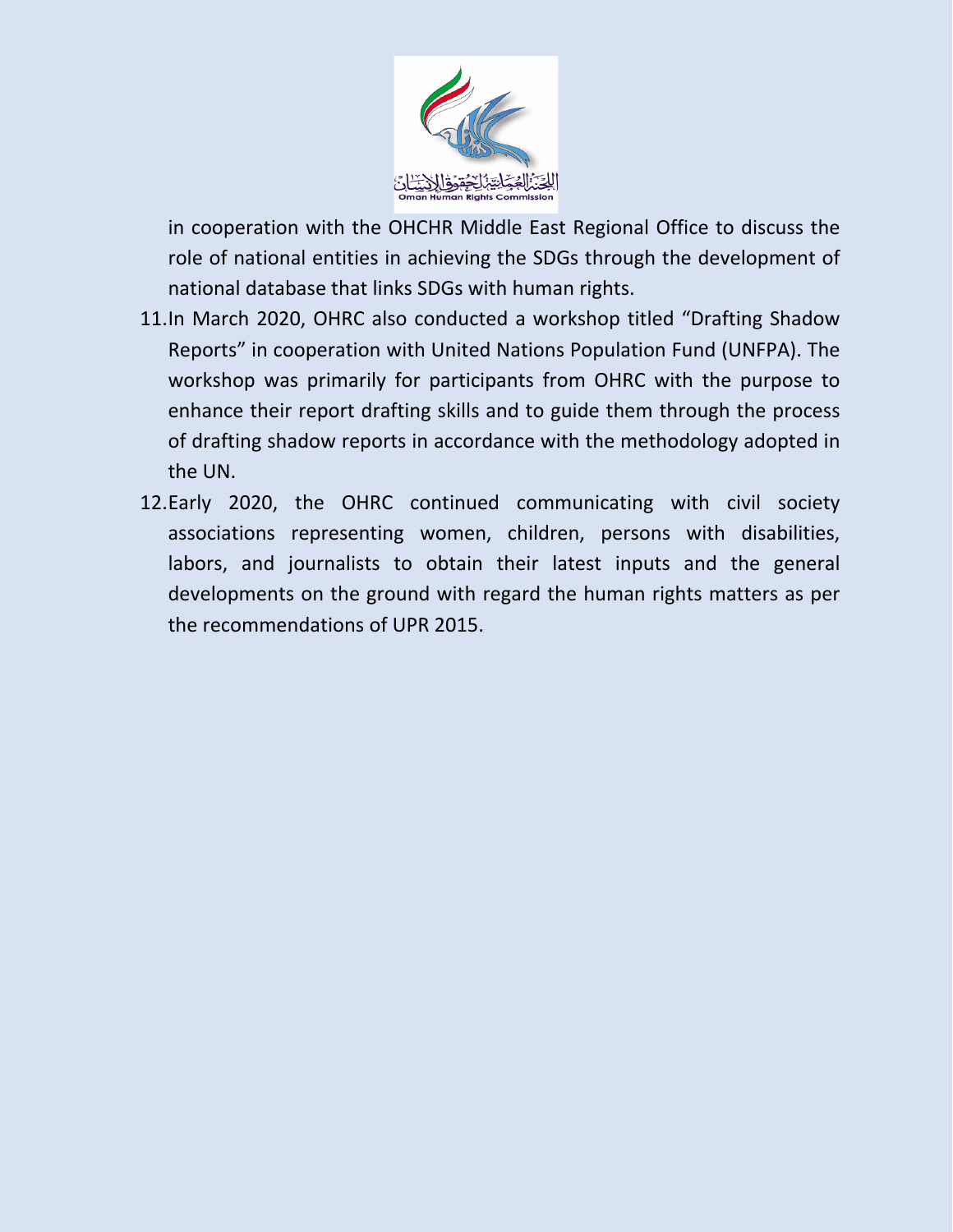

**Promotion and Protection of Human Rights and Implementation Status as per the accepted UPR Recommendations in 2015:**

**Human Rights Conventions:**

13. **In relation to the UPR recommendations No. (129.1-2),** OHRC appreciates the steps taken by the government towards the agreement to accede to three fundamental conventions including the International Convention for the Protection of All Persons from Enforced Disappearance<sup>1</sup>, the Convention Against Torture and Other Cruel, Inhumane or Degrading Treatment or Punishment<sup>2</sup>, and the International Covenant on Economic, Social, and Cultural Rights<sup>3</sup>.

**OHRC Commends the government'<sup>s</sup> efforts to accede to the abovementioned international conventions and encourages the accession to the Convention against Discrimination in Education as the national laws and policies regarding education in Oman are compatible with the provisions therein.**

**Reservations:**

14.**In relation to the UPR recommendations No. (129.36-38)** regarding the government withdrawal of its reservation to paragraph 4 of Article 15 of the Convention on the Elimination of All Forms of Discrimination against Women (CEDAW), Royal Decree No. (3/2019) stipulated the Sultanate'<sup>s</sup> official withdrawal of the reservation.

**OHRC commends the steps taken by the government towards promoting and protecting women rights in the Sultanate.**

**Cooperation with Human Rights Mechanisms of the United Nations:**

<sup>&</sup>lt;sup>1</sup> In relation to the UPR recommendation No. (129.42).

<sup>&</sup>lt;sup>2</sup> In relation to the UPR recommendations No. (129.27-34).

<sup>&</sup>lt;sup>3</sup> In relation to the UPR recommendations No. (129.3, 16-26).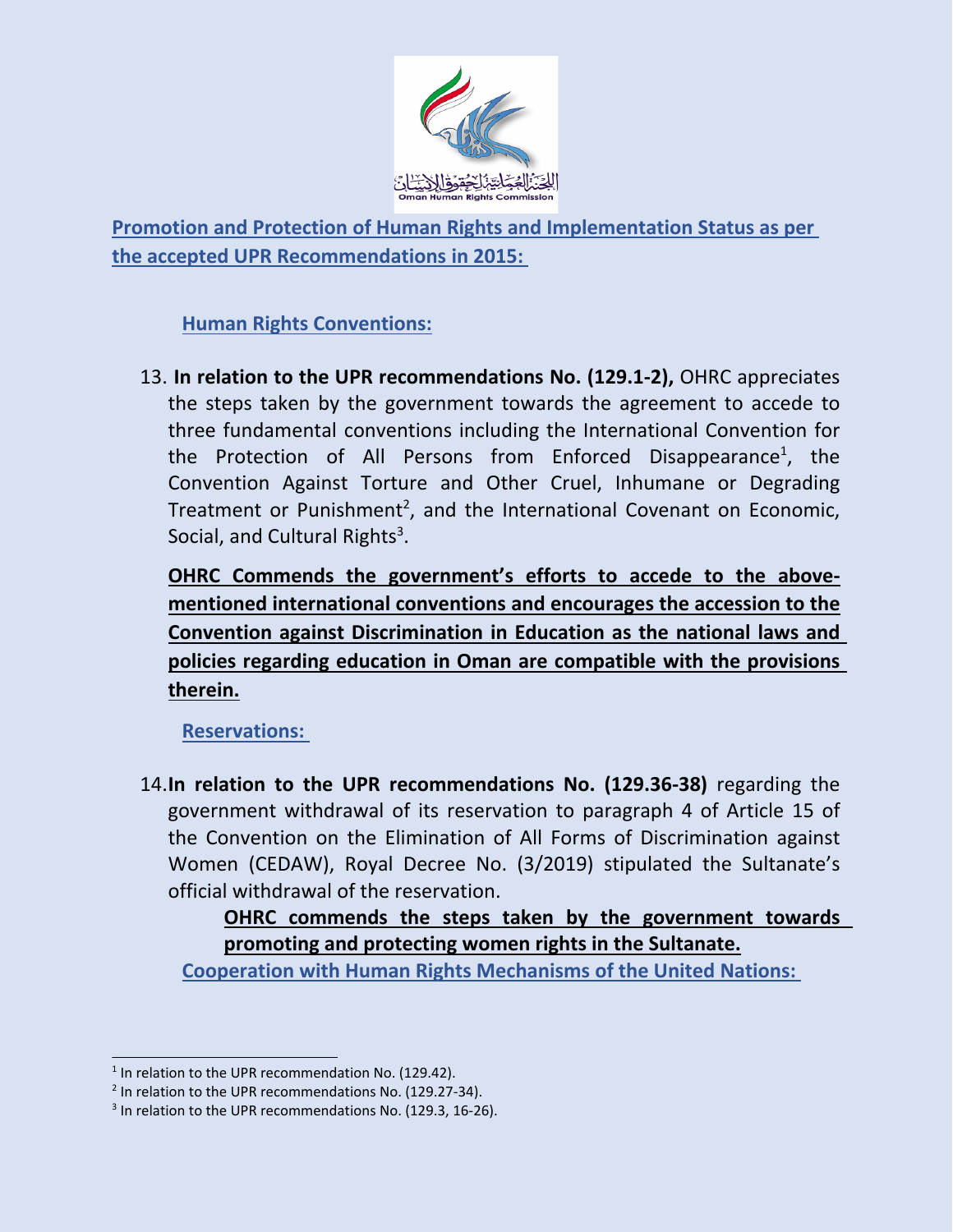

15.The government is committed to submit its national reports to human rights mechanisms of the United Nations as per the periodic requirements. OHRC is <sup>a</sup> member in the national committees for following up the implementation of the CEDAW and CRC as per ministerial decisions No. (348/2005) and (127/2014) respectively. OHRC is also <sup>a</sup> member in the national work team of CRPD and CERD as per decisions from the Ministry of Social Development and the Ministry of Foreign Affairs.

> **In relation to the UPR mechanism, OHRC appreciates the government'<sup>s</sup> efforts to include its representative in the national committee for drafting the UPR national report of 2020.**

16.The government submitted its first voluntary report of Sustainable Developments Goals (SDGs) which articulated that 13 out of 17 goals were achieved, and 4 are towards achievement. **Regarding the UPR recommendations No. (129.109-110, 116-117, 224)**, the government worked on incorporating SDGs in the developmental strategies such as the 9<sup>th</sup> Five-year Development Plan (2016-2020), Oman Vision 2040, the Social Work Strategy (2016-2025), the National Strategy of Childhood (2016-2025), Women Health Strategy, Sustainable Agriculture and Rural Development Strategy 2040, and the National Strategy of Education 2040.

> **OHRC commends the efforts taken by the government toward achieving SDGs as per the 2030 agenda and recommends incorporating human rights indicators within those of the SDGs.**

**Women Rights:**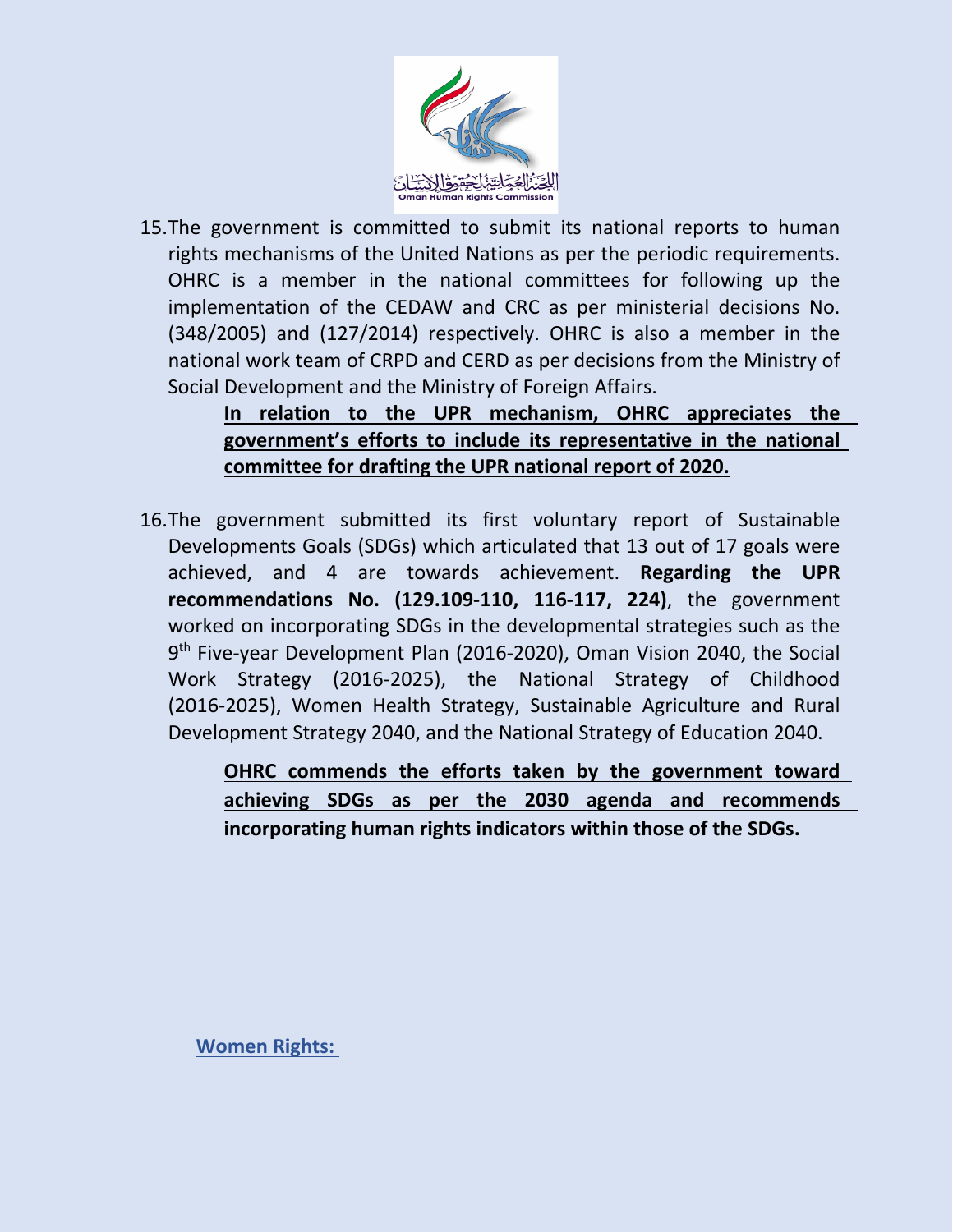

- 17.**In relation to the UPR recommendation No. (129.76),** and as <sup>a</sup> result of OHRC consultations with the concerned stakeholders, <sup>a</sup> Ministerial Decision from the Ministry of Education in 2019, stipulated the exemption of children of Omani women who are married to non-Omanis from paying registration fees in public schools. In addition, the government provides free healthcare services for the children of Omani women who are married to non-Omanis, as per article (4) of the Healthcare Services Fees Regulation that was issued as per the Ministerial Decision No. (55/2009) which includes the categories entitled for free healthcare services.
	- **In relation to the UPR recommendations No. (129.71-72), OHRC confirms the importance of facilitating all matters related to the children of Omani women who are married to non-Omanis. OHRC encourages the government to review the Foreigners Residency Law with regard to the situation of Omani women who are married to non-Omanis and particularly in relation to granting the Omani woman who are married to non-Omani the right to sponsor her husband'<sup>s</sup> residency in order to ensure "family stability" as per article (12) of the Basic Statute of the State.**
- 18.The Basic Statute of the State ensured equality for all with regard to rights and responsibilities. No discrimination against women was observed during the procedures of recruiting national employees in governmental and nongovernmental sectors. Omani women have held leading positions and continue to play fundamental role in the national development. HM Sultan Haitham bin Tariq confirmed in <sup>a</sup> speech on 23 February 2020 that promoting and protecting women rights and women'<sup>s</sup> partnership with men in all rights and responsibilities on equal basis are of utmost priority. The government implemented several programs to empower women politically and economically through the cooperation with civil society associations concerning women matters<sup>4</sup>.

<sup>4</sup> In relation to the UPR recommendations No. (129.65-66, 106, 177-178, 180, 183, 207-208).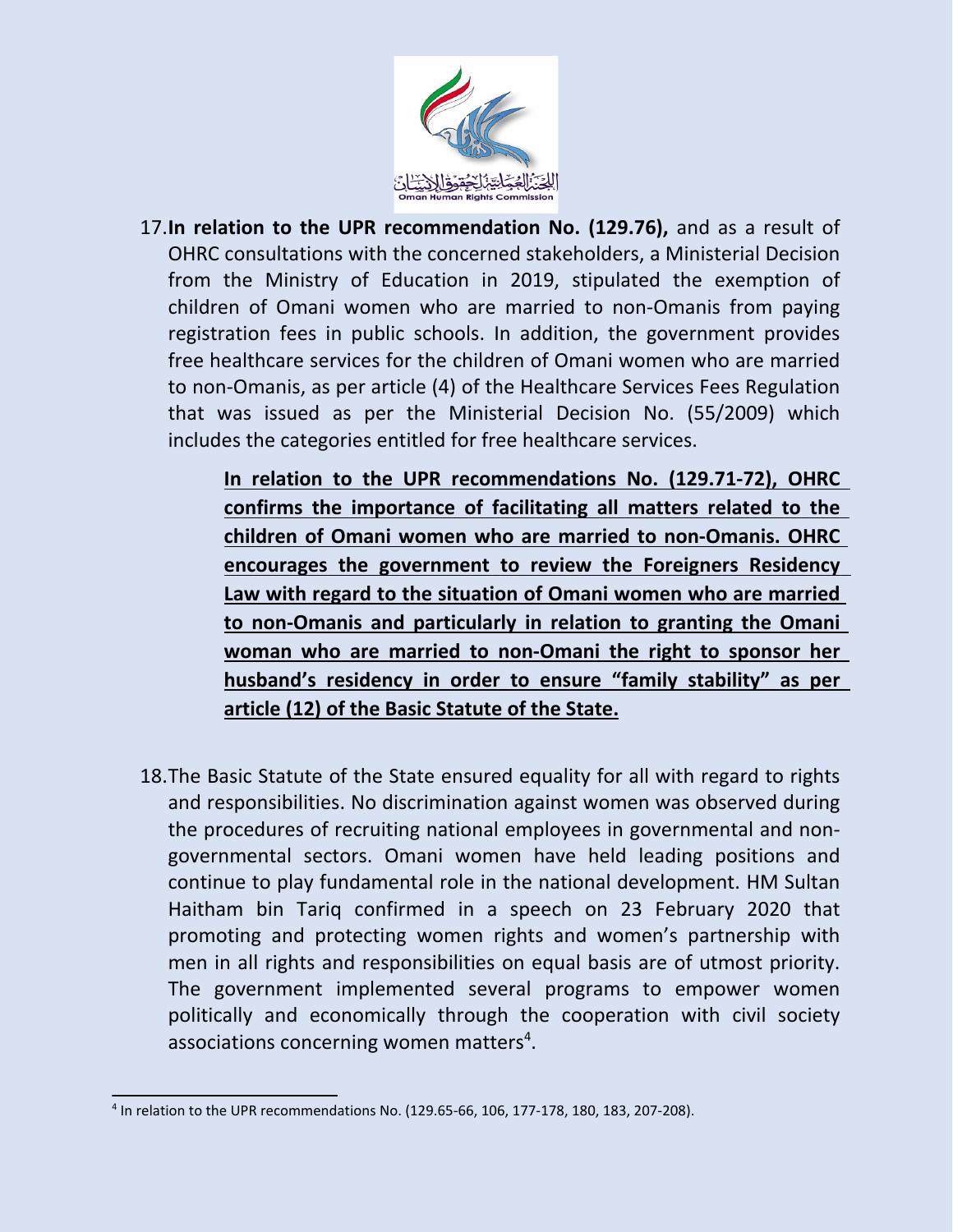

19.The new Penal Code that was issued by Royal Decree No. (7/2018) does not address domestic violence explicitly, however, the courts refer to articles (36) and (37) of the Personal Status Law which identifies the rights and responsibilities in <sup>a</sup> marital relationship. In addition, Oman has already acceded to CEDAW and CRC which their provisions, particularly in relation to domestic violence, an integral part of the national laws as per article (76) of the Basic Statute of the State. On the ground, the Ministry of Social Development includes <sup>a</sup> Family Development Directorate which provides comprehensive assistance to domestic violence victims through <sup>a</sup> designated house care named "Dar Al Wifaq", and operates <sup>a</sup> toll-free number to report cases of violence.

> **OHRC commends the efforts exerted by the government toward protecting domestic violence victims. In relation to the UPR recommendations No. (129.80-83), OHRC recommends that the government review the laws and legislations to criminalize any act of violence against women explicitly and particularly domestic violence.**

## **Right to work:**

- 20.According to statistic published by the National Center for Statistics and Information, the rate of job seekers until March 2020 is (2.5%). Also, the government allocates (2%) of jobs to persons with disabilities which are indicated in the announcements of job opportunities.
- 21.The government stepped up the implementation of the strategy of Omanization in the workforce in order to recruit more national employees of both genders and reduce the rate of unemployment<sup>5</sup>. As a result, the National Center for Employment was established by Royal Decree No.

<sup>5</sup> In relation to the UPR recommendations No. (129.87, 104-105, 193, 200, 216)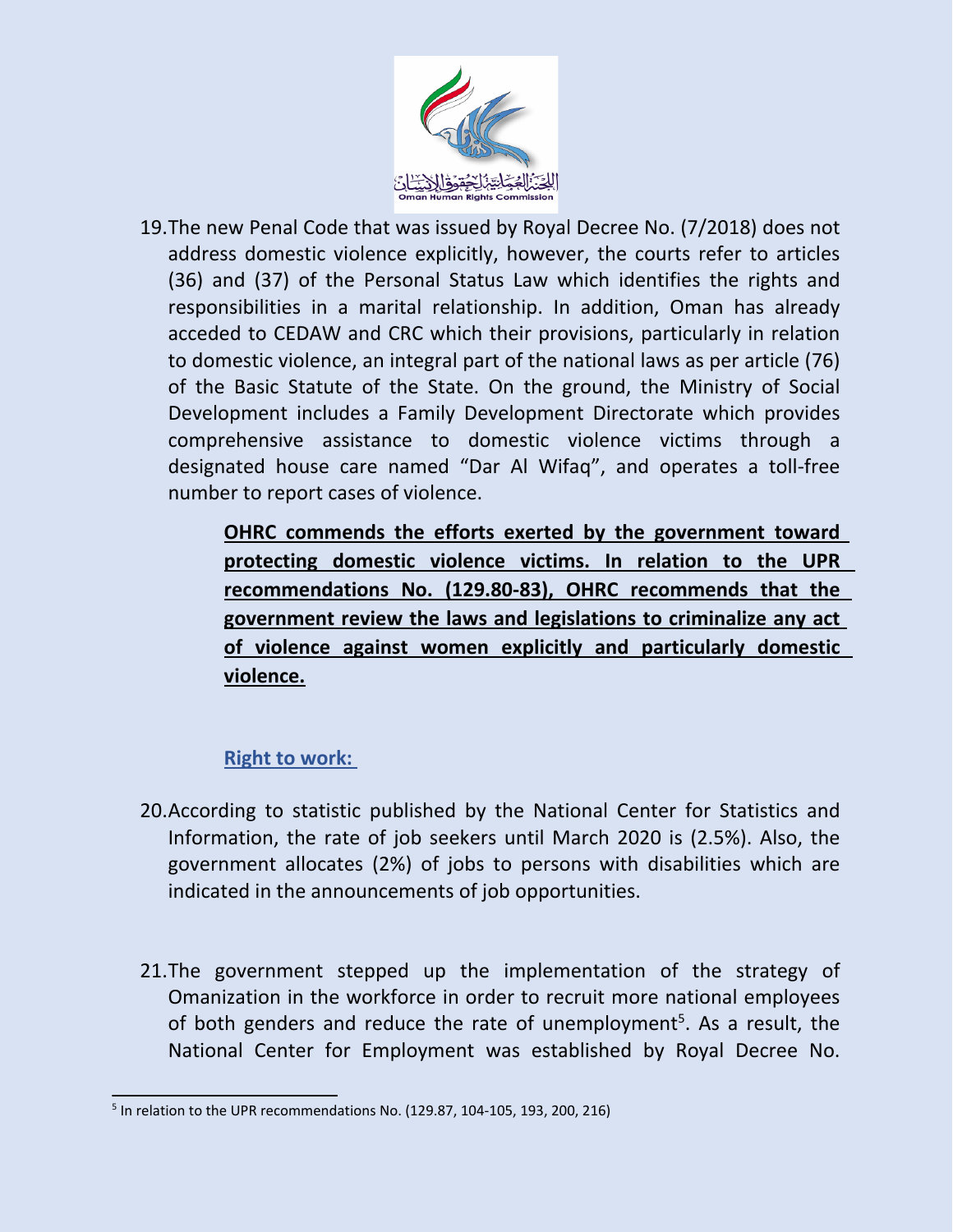

22/2019 and enjoys legal personality and financial and administrative independence. It aims to secure job opportunities for citizens, directs job seekers and ensures their work stability, and creates <sup>a</sup> detailed database of the workforce in the Sultanate. The Center began its operations in January 2020.

**OHRC commends the government for its tangible efforts to promote the right to work and encourages the concerned entities to continue the efforts towards preparing the labor market to accommodate the job seekers and minimize time of unemployment.**

# **Rights of Workers:**

- 22.According to the statistics published by the National Center for Statistics and Information in the first quarter of 2020, the number of expatriate workers reached 1.6 million compared to 1.7 million workers in 2019 including domestic workers.
- 23.**In relation to the UPR recommendations No. (129.159, 197-198, 201, 204)**, the government has taken tangible steps towards the enhancement of the sponsorship system, and the work environment for workers. Workers' rights were significantly protected and promoted through effectively implementing the law of combatting human trafficking and the Labor Law, as well as through follow-up mechanisms such as the National Committee to Combat Human Trafficking. The government stepped up the inspection visits to various sectors' work places to monitor and follow-up their adherence to the provisions of the Labor Law and the policies and decisions issued with regard to promoting and protecting the rights of workers particularly in matters related to regulating the relationship between the workers and their employers to combat all forms of exploitation. Enhancements to the laws and legislations to further protect and promote rights of expatriate workers are expected to be seen in the amended Labor Law and the Domestic Labor Law that will be issued in the near future.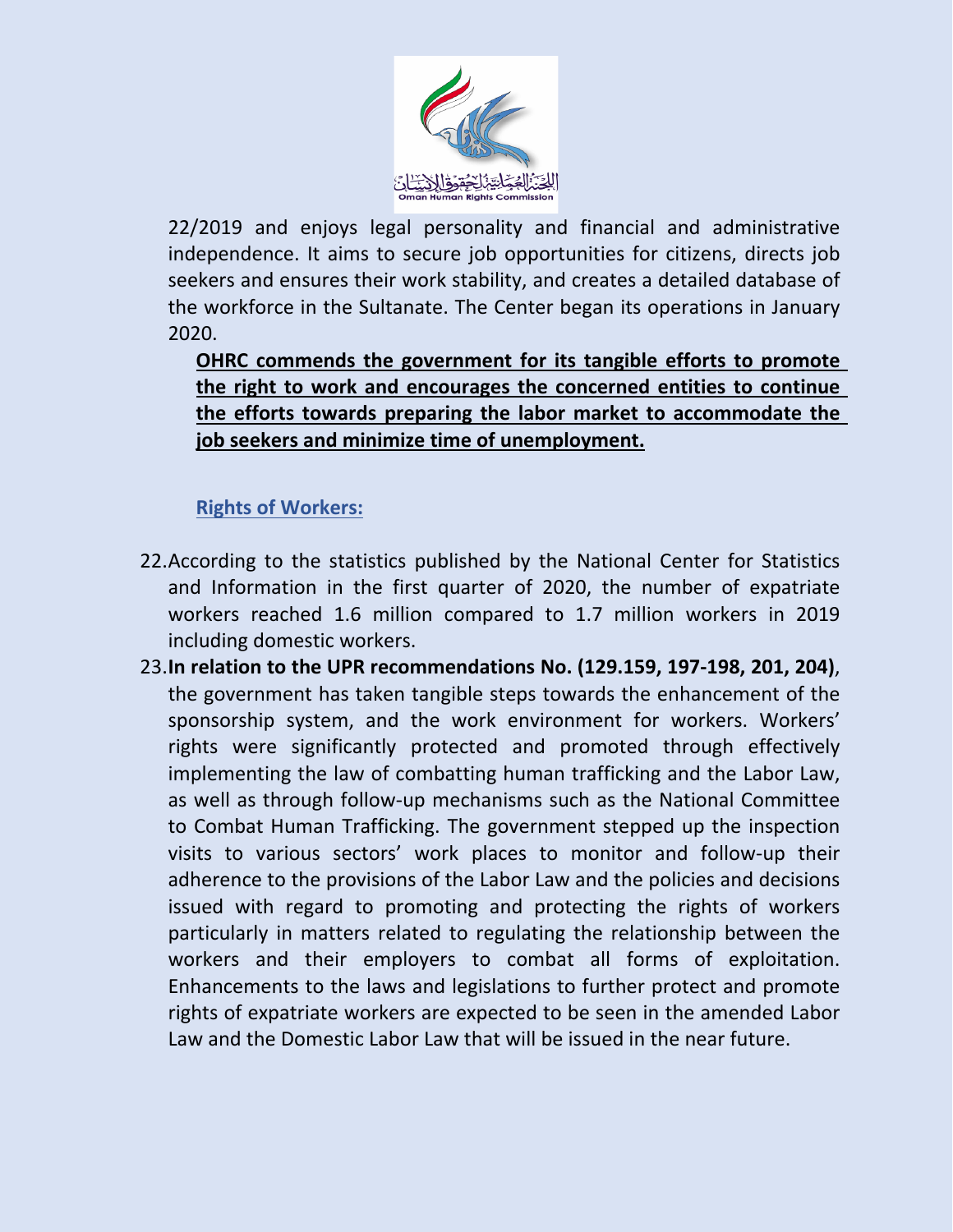

**OHRC commends the steps taken by the government in preparing drafts of the Labor Law and <sup>a</sup> Domestic Labor Law, and recommends to accelerate the issuance of the laws.**

**In relation to the UPR recommendations No. (129.46, 49), OHRC commends the Royal Oman Police Decision No. (157/2020) that amends some provisions of the executive regulations of the Foreigners Residency Law. The Amendment stipulates the cancellation of the ''Non-Objection Certificate'' that is required from the employer in order to transfer the worker'<sup>s</sup> sponsorship to another employer. The decision will further regulate the relation between workers and their employers under governmental oversight, as well as provide more protection to workers against all forms of arbitrary acts, exploitation and forced labor.**

# **Child Rights:**

- 24. Post issuance of the Child Law in 2014 which provides full protection to all issues related to children including cyber technology crimes, child labor, and corporal punishment, tangible developments are being witnessed regarding the promotion and protection of child rights<sup>6</sup>.
- 25.**In relation to the UPR recommendation No. (129.84)**, the Ministerial Decision No. (125/2019) issued the executive regulations of the Child Law which sets forth the list of prohibited practices that are harmful to the child'<sup>s</sup> health including female genital mutilation by any means (Article 4 – paragraph 1). Article (10) of the same regulations also indicates to the prohibition of child labor for children under 15 years old. Ministerial Decision No. (234/2017) issued regulations regarding students' affairs in public schools which included <sup>a</sup> number of measures that protect students

<sup>&</sup>lt;sup>6</sup> In relation to the UPR recommendations No. (129.64, 86, 89, 108, 109, 141, 143, 232).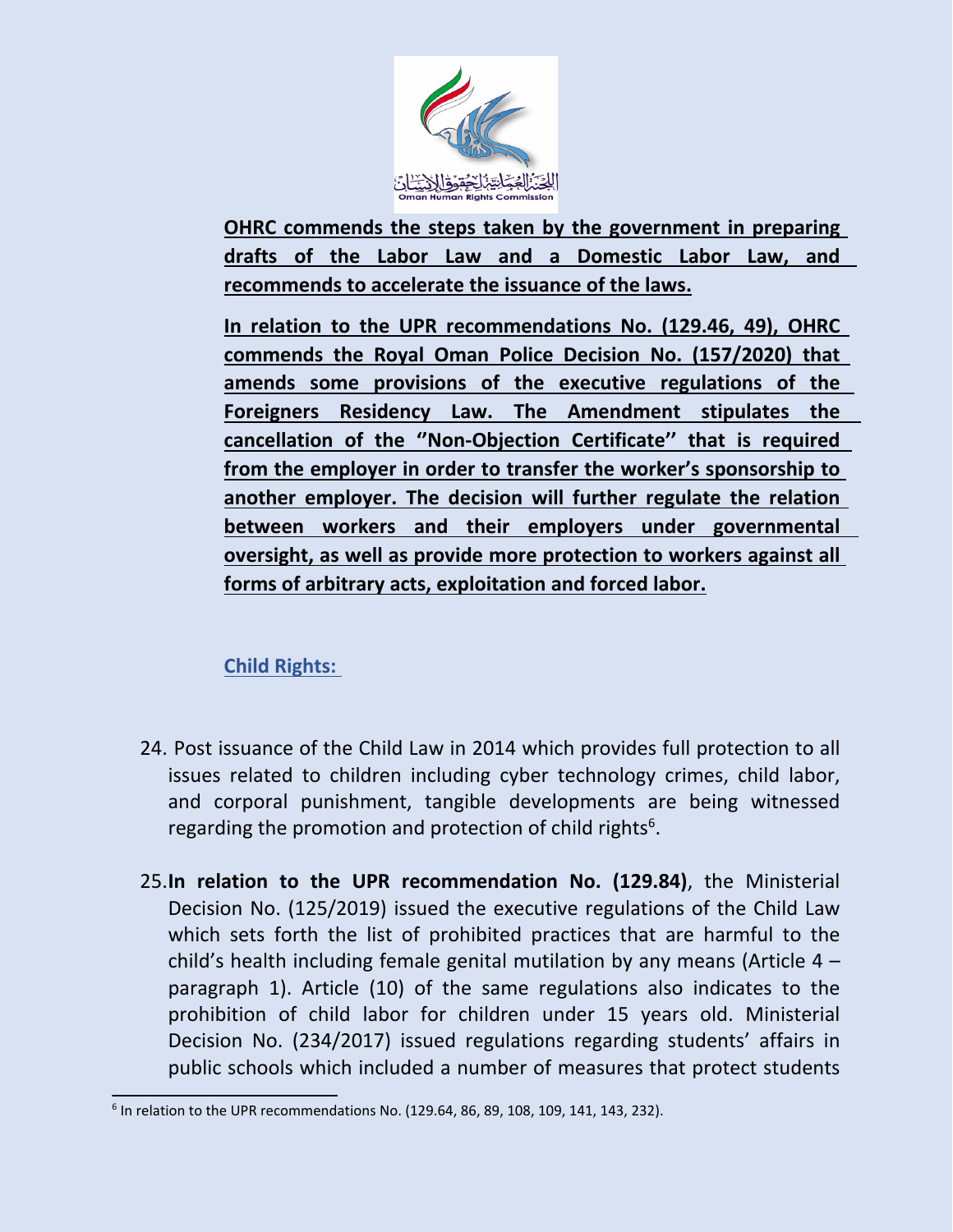

from corporal punishment.

26.Article (7) of the Child Law in Oman stipulates the child'<sup>s</sup> right to be protected from abuse which includes forms of neglect, as per the definition of abuse stated therein. However, OHRC monitored in the recent years recurring incidents where children were subject to acts of neglect which resulted in unfortunate consequences.

**OHRC commends the government for the steps taken to protect and promote child rights, however, the government is encouraged to implement <sup>a</sup> robust national awareness plan and take additional deterrent measures to combat child neglect incidents.**

**Rights of Persons with Disabilities:**

27.According to 2017 statistics<sup>7</sup>, the total number of persons with disabilities who are registered in the Disabled Person Card system is 34365 persons. However, only 23657 persons with disabilities benefited from the Social Security system in the same year.

> **In relation to the UPR recommendation No. (129.221), OHRC commends the government for issuing the regulation of the Social Solidarity Fund that supports the services provided for persons with disabilities, as per Ministerial Decision No. (95/2018) of the Ministry of Social Development.**

> **OHRC recommends that the government conducts studies that aim to investigate the inconsistency of the numbers registered with the disability card and those benefiting from the Social Security System. Additionally, <sup>a</sup> national awareness program is required to promote the services and facilities provided by the government for this segment of the society.**

<sup>7</sup> Community Statistics Series 2018, Persons with Disabilities, National Center for Statistics and Information.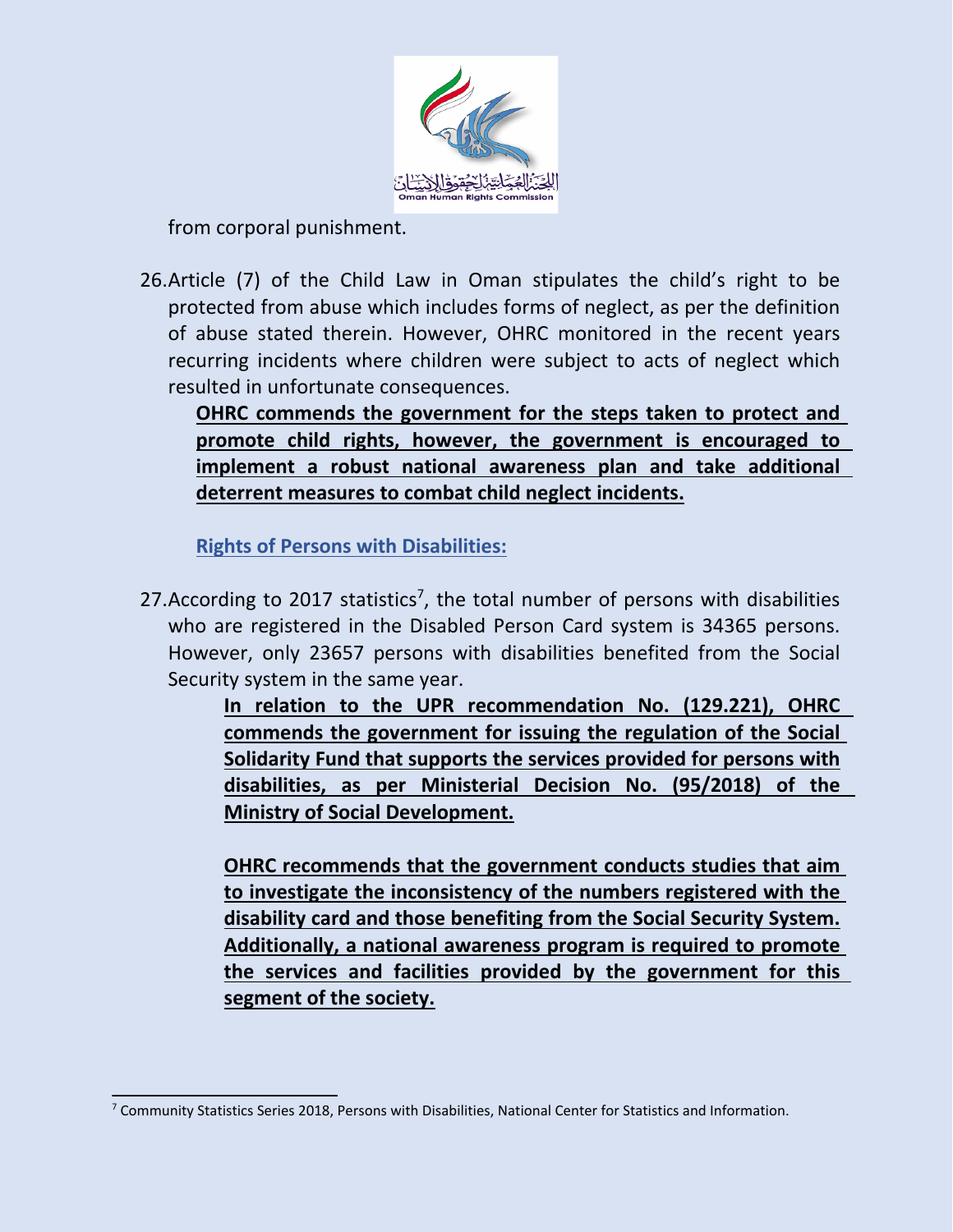

28.**In relation to the UPR recommendation No. (129.223)**, there are 31 governmental rehabilitation centers including the Vocational Rehabilitation and Evaluation Center, Al Aman Rehabilitation Center, and Al Wafa Centers for Rehabilitation of Disabled Children which are distributed around the Sultanate<sup>8</sup>. In addition, there are 33 non-governmental rehabilitation centers and 8 community rehabilitation centers operated by civil society associations.

> **OHRC encourages the government to continue establishing specialized rehabilitation centers where needed.**

29.**In relation to the UPR recommendations No. (129. 210-211, 218, 222, 225)**, the government exerted tangible efforts towards increasing the number of public schools that implement the integration program for students with disabilities. Statistics show an increase from 119 schools in 2011 to 218 schools in 2018 covering all governorates of the Sultanate with <sup>a</sup> total number of 1734 of students in 2018 compared to 958 students in 2011 of both genders $^9$ .

> **OHRC appreciates the increased number of schools implementing the integration program, and encourages the government to increase the implementation of the integration program for students with disabilities in every area within the Sultanate to more than one school in every governorate in order to accommodate the increasing number of disabled students enrolling in the program every year.**

## **Right to Healthcare:**

30.Upon its visits to AL Masarrah Psychiatric Hospital, OHRC commends the services provided for the treatment and rehabilitation of general psychiatric illnesses for adults, children, adolescents and the elderly, as well as forensic

<sup>8</sup> Ministry of Social Development Official Website, 2019.

<sup>&</sup>lt;sup>9</sup> Educational indicators 2011/2012 and 2017/2018, Ministry of Education.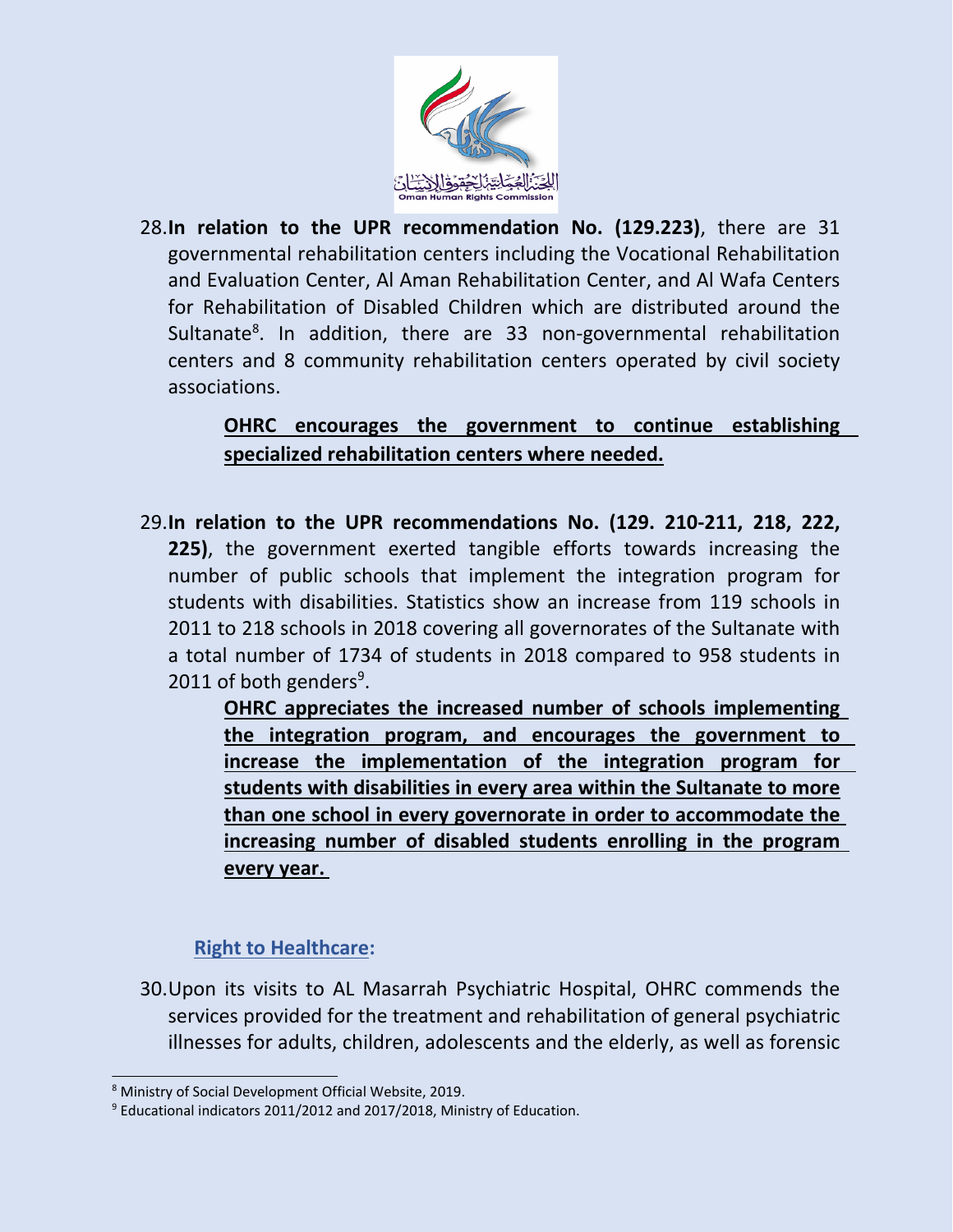

psychiatry illnesses and drug and psychotropic substances addiction.

**In relation to the UPR recommendation No. (129.209), OHRC commends the government'<sup>s</sup> efforts to establish specialized units for psychiatry in the referral hospitals of various governorates in the Sultanate to accommodate patients without the need to transfer them to Al Masarrah hospital. OHRC commends the government for cooperating with the private**

**sector and civil society institutions to establish <sup>a</sup> National Center for Autism that will commence operations in September 2020.**

- 31.Upon the OHRC'<sup>s</sup> observation of the government'<sup>s</sup> response to Covid 19 outbreak in the Sultanate, effective steps and procedures were implemented from March 2020 to date. The state established <sup>a</sup> supreme committee tasked with tackling developments resulting from the coronavirus (Covid-19) pandemic with representatives from various vital sectors to ensure that the pandemic is dealt with at <sup>a</sup> national level, from social, economic, logistical and humanitarian aspects, and in cooperation with all relevant authorities and bodies. The Supreme Committee takes and implements necessary decisions periodically, according to the pandemic status in the Sultanate, to curb the spread of the virus without harming the rights and fundamental freedoms of people. Regarding the right to health care for citizens and residents during the pandemic, the Supreme Committee took several important decisions, summarized as follows:
- Regulate the mechanism of dealing with infected citizens and residents and treating them through organizing procedures of institutional and domestic health quarantine. The number of activated quarantine centers as of the date of writing this report reached (37) centers distributed in all governorates with additional of (36) backup centers to be activated when needed. The Supreme Committee also organizes physical distancing mechanisms in order to protect citizens and residents such as the health isolation of some areas and the limitation on movement and human gatherings.
- Spread awareness about health guidelines and preventive measures to combat the virus on all official media platforms in all languages spoken by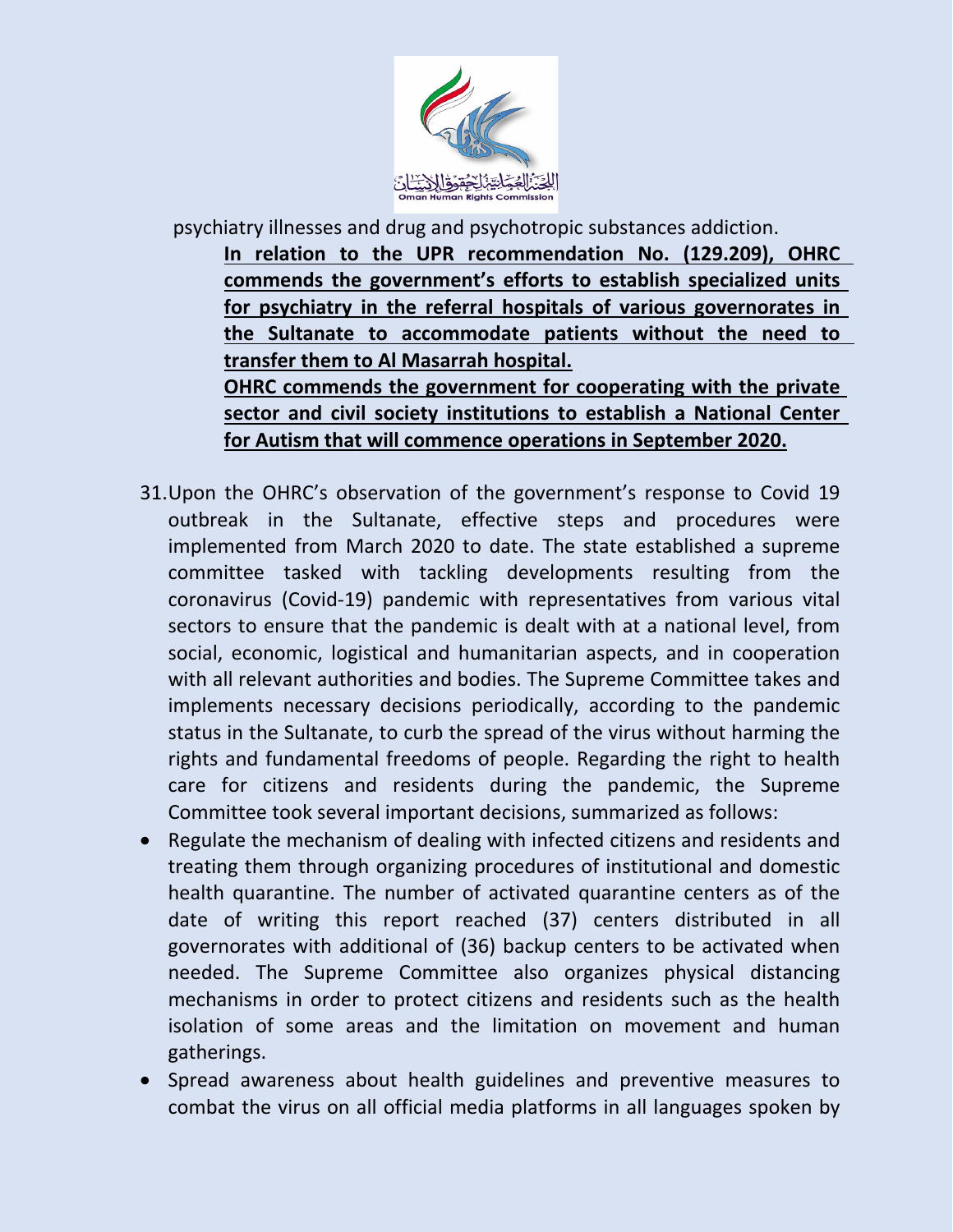

citizens and residents to ensure that the information reaches everyone without exception.

- Provide all the medical supplies needed by healthcare institutions in the Sultanate to deal with the virus and treat infected people as well as supplies needed for preventive measures.
- The Supreme Committee represented by the Ministry of Health has ensured that the effectiveness of the health system in the Sultanate is maintained and unaffected by the efforts to combat the spread of the virus. The Ministry launched virtual clinics to continue providing healthcare services remotely, rescheduled some non-urgent operations of patients as <sup>a</sup> precaution while continued to carry out necessary and essential operational procedures on patients classified as critical cases. In addition, the Ministry launched <sup>a</sup> hotline to receive queries from women of reproductive age, pregnant women and breastfeeding mothers to provide clinical advice for cases that do not require personal attendance to the clinics in light of the pandemic. The Ministry has also continued implementing the expanded immunization program (vaccinations) and ensured that it is not affected in light of the efforts made to curb the outbreak of the Corona virus. The Sultanate has maintained <sup>a</sup> rate exceeding (99%) in the comprehensive evaluation of vaccine management according to the latest statistics from World Health Organization.
- One of the key measures implemented by the Supreme Committee is ensuring that Covid 19 tests and treatment are made available free of charge to all residents regardless of the status of their Visa. This also includes providing institutional quarantine for those who cannot meet the home quarantine conditions.

**OHRC commends the steps taken by the government to deal with the pandemic which have contributed greatly in curbing its spread and protecting the rights of citizens and residents particularly the right to healthcare.**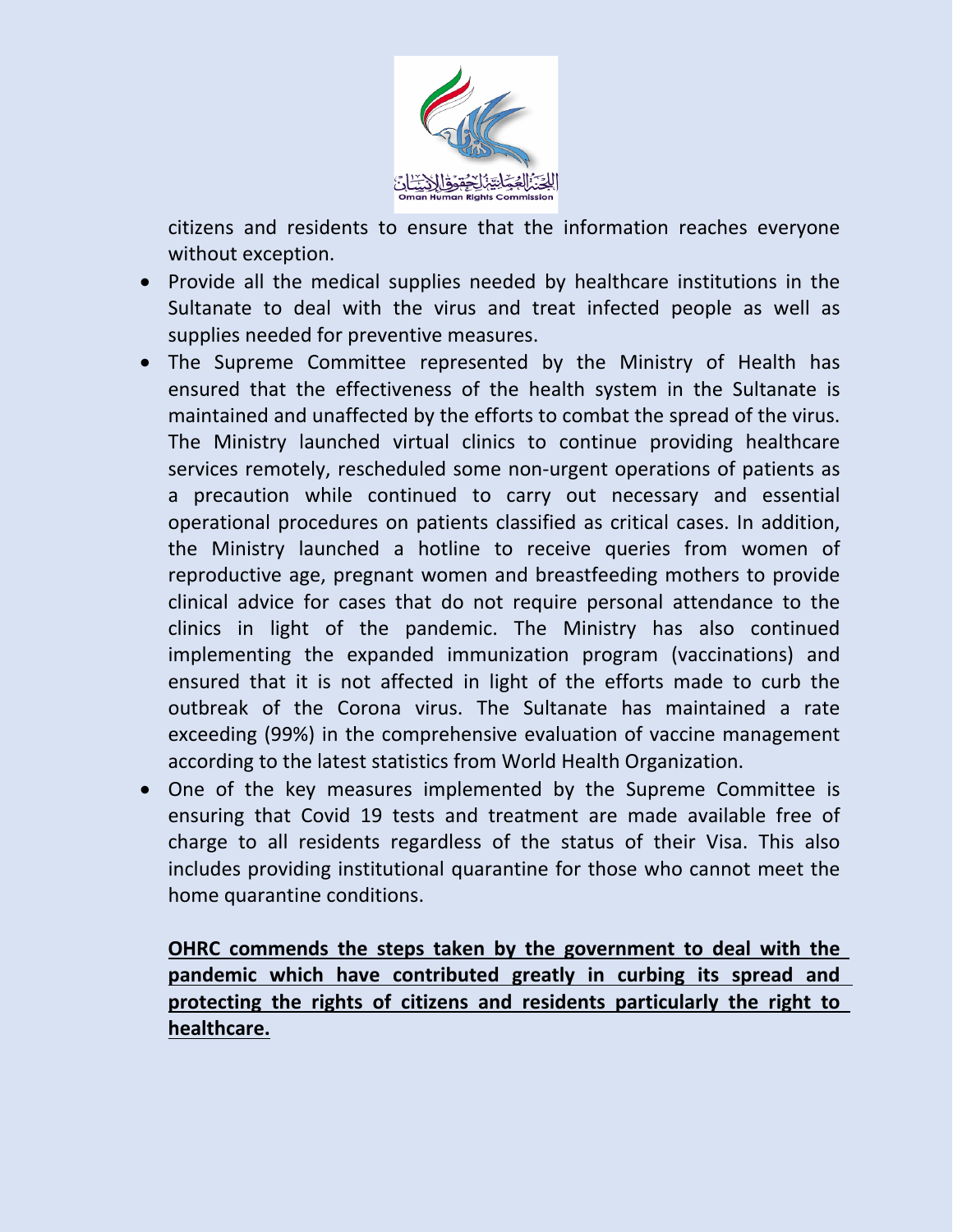

## **Combatting Human Trafficking**

- 32.OHRC observed an increase in number of human trafficking cases identified and investigated from 2016 to 2019. Although the increase was minor, it is still an indicator of the level of awareness of this crime within the society and the concerned law enforcement institutions.
- 33.**In relation to the UPR recommendations No. (129. 96, 115, 144-145)**, OHRC noted that the increase of cases identified was due to <sup>a</sup> number of effective steps taken by the government such as implementing <sup>a</sup> national awareness campaign titled "Ehsan" in 2017 to raise awareness about human trafficking crimes and to call upon the society to combat human trafficking. The government also provided extensive anti-trafficking training for law enforcement officials from the public prosecution, police, and labor regulatory entities with the participation of OHRC. An anti-trafficking task force was established in 2018 to accelerate the concerned entities' response to human trafficking cases and provide prompt assistance and support to human trafficking victims. A specialized unit for anti-trafficking was established in the Public Prosecution as per decision no. (50/2017) to investigate and litigate in human trafficking cases as well as establishing <sup>a</sup> specialized department for human trafficking cases in the Courts.

**OHRC commends the government for the tangible efforts exerted to combat human trafficking and encourages the government to establish <sup>a</sup> fully-equipped shelter for male human trafficking victims as the existing government-operated shelter can only accommodate female and child victims.**